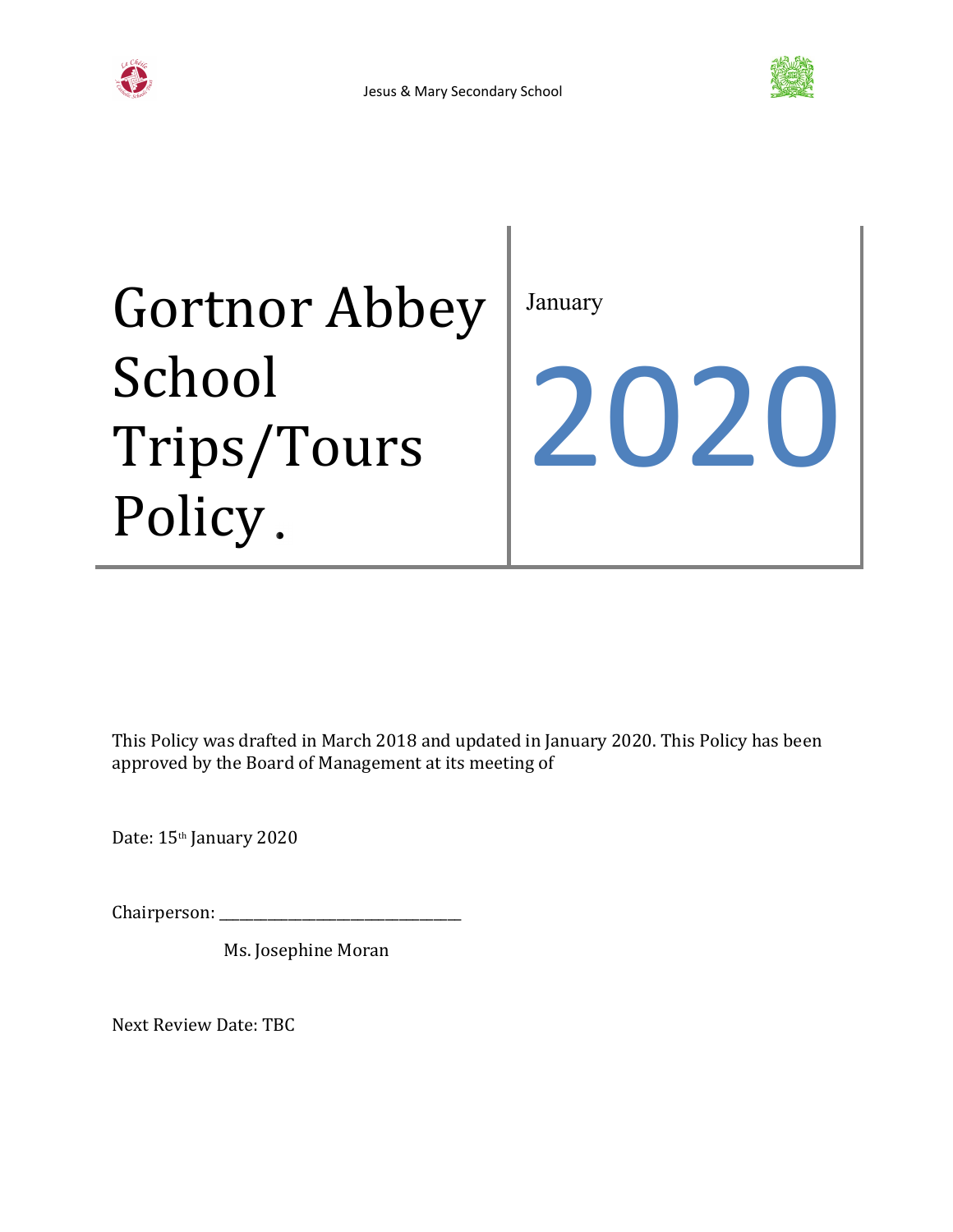



# **Gortnor Abbey – Trips/Tours Policy**

Our School is a Christian Community where there is mutual respect, co-operation and justice, and each student is given the opportunity to develop his/her own unique and special talents. To help us achieve our mission we expect each pupil to have a positive attitude by respecting themselves, others and their enviornment.

#### **Introduction:**

The staff of Gortnor Abbey organise trips and tours in Ireland and abroad which are of benefit educationally. These activities serve to significantly enrich both the academic curriculum taught in school and the social and personal development of those students participating in them. The purpose of the following information (rules, forms, contracts, etc.) is to assist the teacher(s)/group leader(s) when organising and leading any trip or tour and will maximise the health, safety and enjoyment of all.

#### **Mobile Phone:**

A school mobile phone is available for the group leader travelling on any trip or tour. The number of this phone will be given to all parents and students before the trip. The purpose of this phone is for parents of students travelling to contact the group leader **in case of emergency.**

It is expected that students will at all times behave in a respectful and courteous manner and that they will take note of and adhere to the practical advice outlined below

#### **Trip/ Tour Definition:**

For the purpose of this Policy a Trip/Tour is defined as an outing, sanctioned by the BOM, where students are engaging in approved activities for an agreed period of time. This may include but is not limited to day, overnight and overseas trips.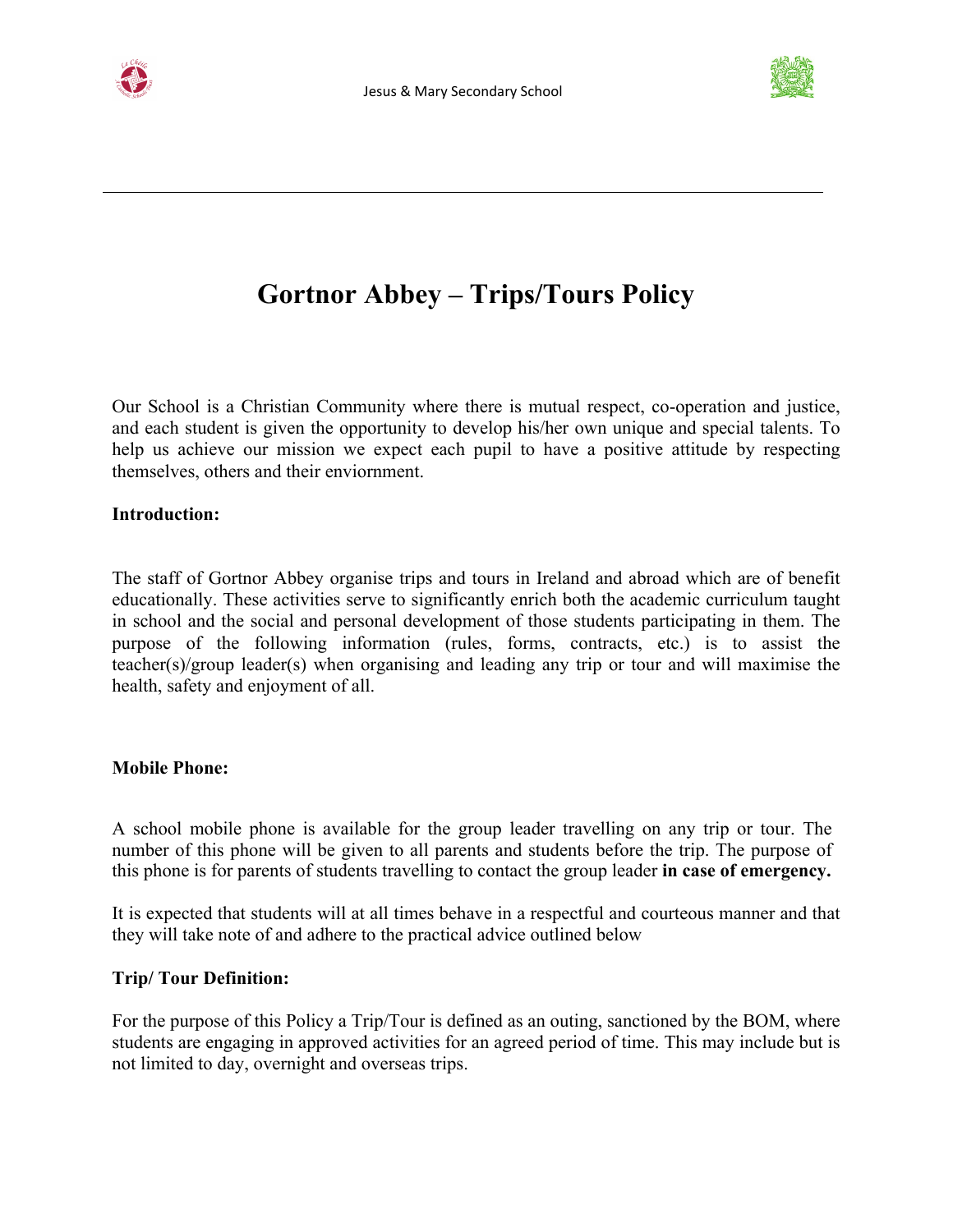



#### **Approval:**

- 1. The Tour Leader(s) must obtain permission from the Board of Management (BOM) to take students on a school tour. A general outline of the tour, including travel dates, tour company details, travel insurance, the total tour price and the general tour itinerary, should accompany the request for permission. If possible permission should be sought from the September BOM meeting.
- 2. Prior to seeking permission, the Tour Leader(s) must enter into discussions with the Principal/Deputy Principal to ensure that the proposed tour dates do not impinge upon the normal teaching routine of the school year and a School Tour should be arranged to coincide with normal school holiday periods. This does not apply to the student exchange programme.
- 3. All school tours must conform to the criteria as set down in the Department of Education and Science circular M20/04 relating to Educational Tours by School Groups (inside and outside of the State).
- 4. Proper insurance cover must be in place.
- 5. In the event of an overseas trip, a licensed tour operator must be used.
- 6. Within two weeks of the Tour party's return, the Tour Leader should provide the BOM/Principal with a general, written report outlining:
	- The achievements/success of the Tour.
	- A completed Financial Statement.
	- Details of any incidents which required the imposition of sanctions while on Tour
	- An assessment of the School Tour Policy and suggestions for ways to improve or strengthen it prior to future School Tours.

## **Tour Team:**

- 1. A Tour Team, led by the Tour Leader(s) should be put in place as soon as possible a reserve list is advisable in case a member of the team should subsequently be unable to travel.
- 2. The Tour Team may come from different departments within the school structure. If a sufficient number of Team members are not available within the school, other adults wishing to travel may come from outside the school. Tour Team members may include: (a) Teaching Staff (b) Special Needs Assistants (c) Secretarial Staff (d) Caretaking Staff (e) Parents (f) Members of BOM (g) Staff Partners. Proper vetting procedures should be followed at all times.
- 3. The Tour Leader(s) should meet the full Tour Team at the outset so as to discuss individual duties. Ideally all members of the Tour Team should be involved in organising the tour, taking up duties in one of the following areas.
- (a) Tour Finances the Tour Leader or Deputy Leader
- (b) Passport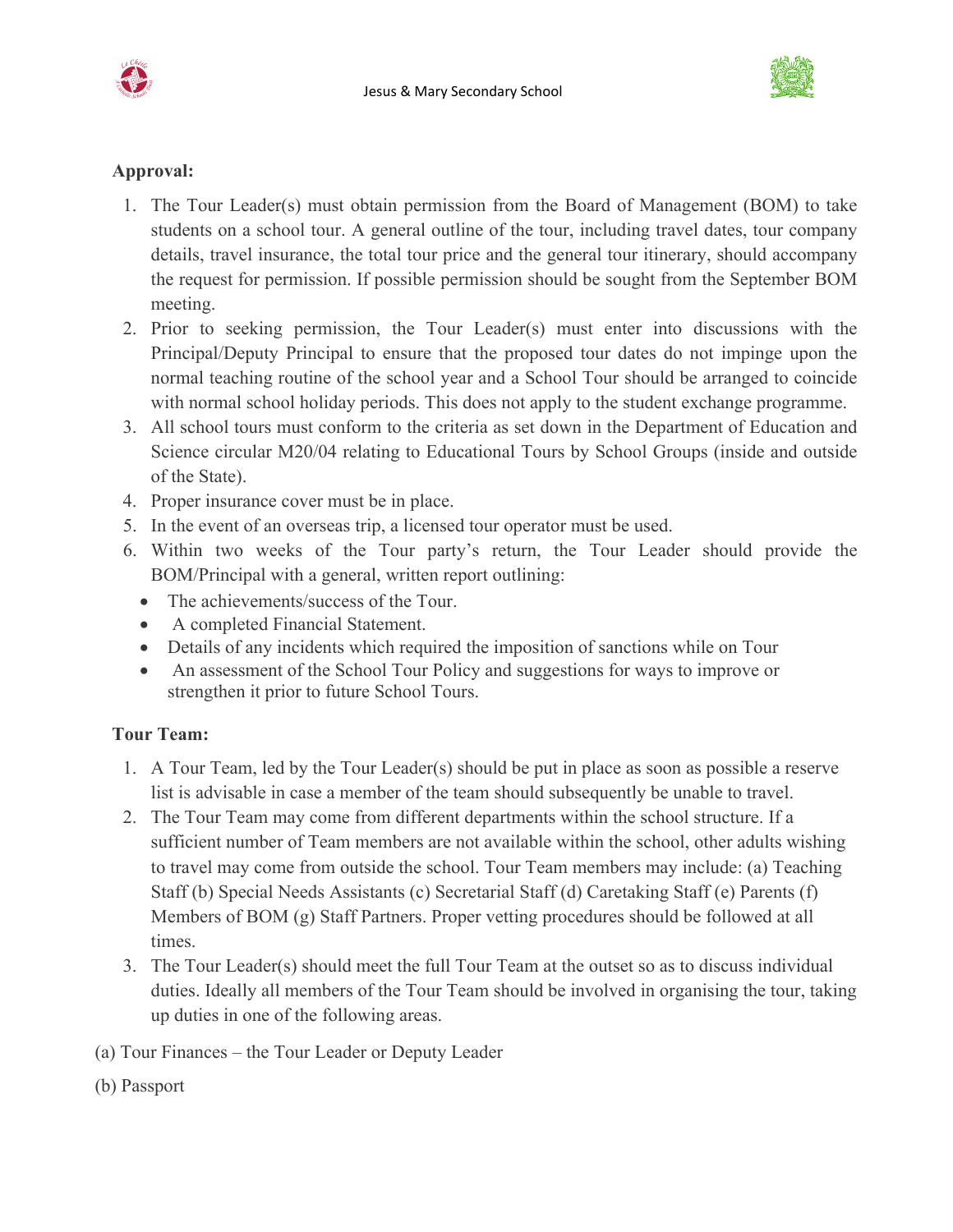



- (c) European Health Insurance Card (EHIC) any member of the Tour Team
- (d) The Tour Itinerary cultural passes, internal tours any member of the Tour Team

(e) General needs – medical kit, home contact numbers, medical services' contacts in area to be toured etc. – any member of Tour Team.

(f) Bring the school mobile phone on the tour.

## **Tour Finances:**

All income and expenditure related to the Tour should conform fully to the accounting practices of the school and JMB FSSU Guideline 04-2007/2008 "Educational Tours by School Groups" and Circular M20/04. A full account of income and expenditure should, at reasonable notice, be available to the Principal and the BOM. The Tour Leader is responsible for the following Financial Procedures:

- 1. The Tour Leader must lodge through the Office into the school account. All money received should be receipted. At least two teachers should be involved in the financial administration of the school tour.
- 2. In the instance of an overseas trip all monies must be paid directly to the tour company.
- 3. Parents should be informed as early as possible of the full cost associated with the tour and the schedule of payment required.
- 4. When on tour the Tour Leader should keep receipts of all money spent.
- 5. If for whatever reason there is significant money left over at the end of the tour, it should be refunded to the students when they return to school. Students must sign for any refunded money and parents/guardians must acknowledge receipt of the refund in question.
- 6. On completion of the Tour and all associated financial transactions, the Tour Leader must provide the Principal and the BOM with a complete Financial Statement.
- 7. Any deficit or borrowing to support a school tour must be avoided at all costs.

## **Parents:**

It is advisable in the week before departure, a meeting of the parents of all students going on the Tour should be held. The following information should be given to parents at this meeting:

- A detailed itinerary dates, times, locations, hotels, addresses, insurance, contact phone numbers etc.
- Advice on a reasonable daily allowance, in the currency of the country to be visited, for each student to bring.

Parents must sign and return the written consent form provided and provide full details of any medical concerns, allergies, etc. It is the responsibility of parents/guardians to ensure that a student has medication sufficient to last the entire Tour. In the event of a medical emergency/dental emergency while on Tour it may be necessary for a member of the Tour Team to act in loco parentis, using the medical information supplied. However, where possible parents/guardians will be contacted prior to medical intervention being provided.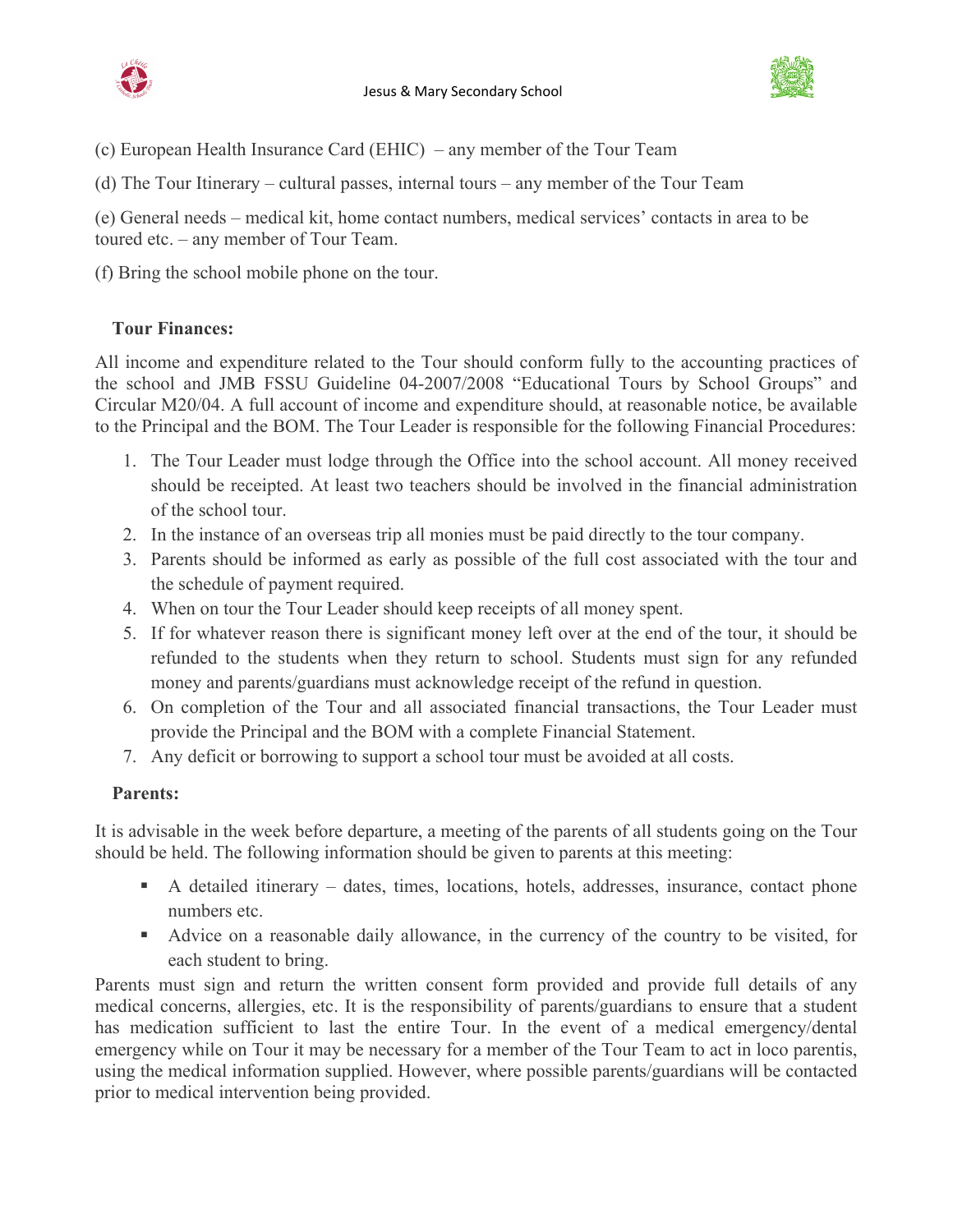



Parents should note that injury or illness to a student may require a lesser supervision of remaining students on any trip should it be necessary for a teacher to accompany a student seeking medical attention.

# **Contact Information:**

Parents will be provided with the number for the school mobile phone should they need to contact the Tour Leader. The Tour Leader must ensure that complete contact information is left on file in the Office, available for use in the event of an emergency. The list should include:

- Names, addresses and home contact numbers of all those going on the Tour.
- In the event of an overseas trip, a copy of each students passport and EU card (where applicable).
- Full details of the itinerary, insurance hotel addresses, phone numbers etc.
- A contact number, day or night, for the Tour Leader(s).

## **On Tour Supervision:**

Prior to leaving each teacher should be assigned a small number of students and be known to the students as their Group Leader. If possible these groups should remain unchanged throughout the tour. It is the responsibility of each Group Leader to:

- Call his/her group together at specific times in busy areas (bus depots, airports etc.)
- Count the group members on and off planes, ships, trains, buses etc.
- Arrange specific meeting points and times to meet students when on day tours (city landmarks, cafes, ski slopes etc.)
- Liaise with parents where necessary

The Tour Leader should place teachers on a Supervision Rota for use in the various types of overnight accommodation used. Students should be made aware that corridors are being supervised. The Tour Leader should:

- Draw up a rota for nightly corridor supervision.
- **Draw up a rota for calling students each morning.**
- Ensure teachers are on corridor duty until 1am/2am or as required.

It is not recommended that personnel other than current school staff are engaged in chaperoning or supervising students in their overnight accommodation although in certain instances this may be necessary. If there are plans to use anyone other than staff personnel in this capacity, the Tour Team member will require Garda clearance to do so before the tour takes place.

All supervision of students must meet Child Protection Guidelines.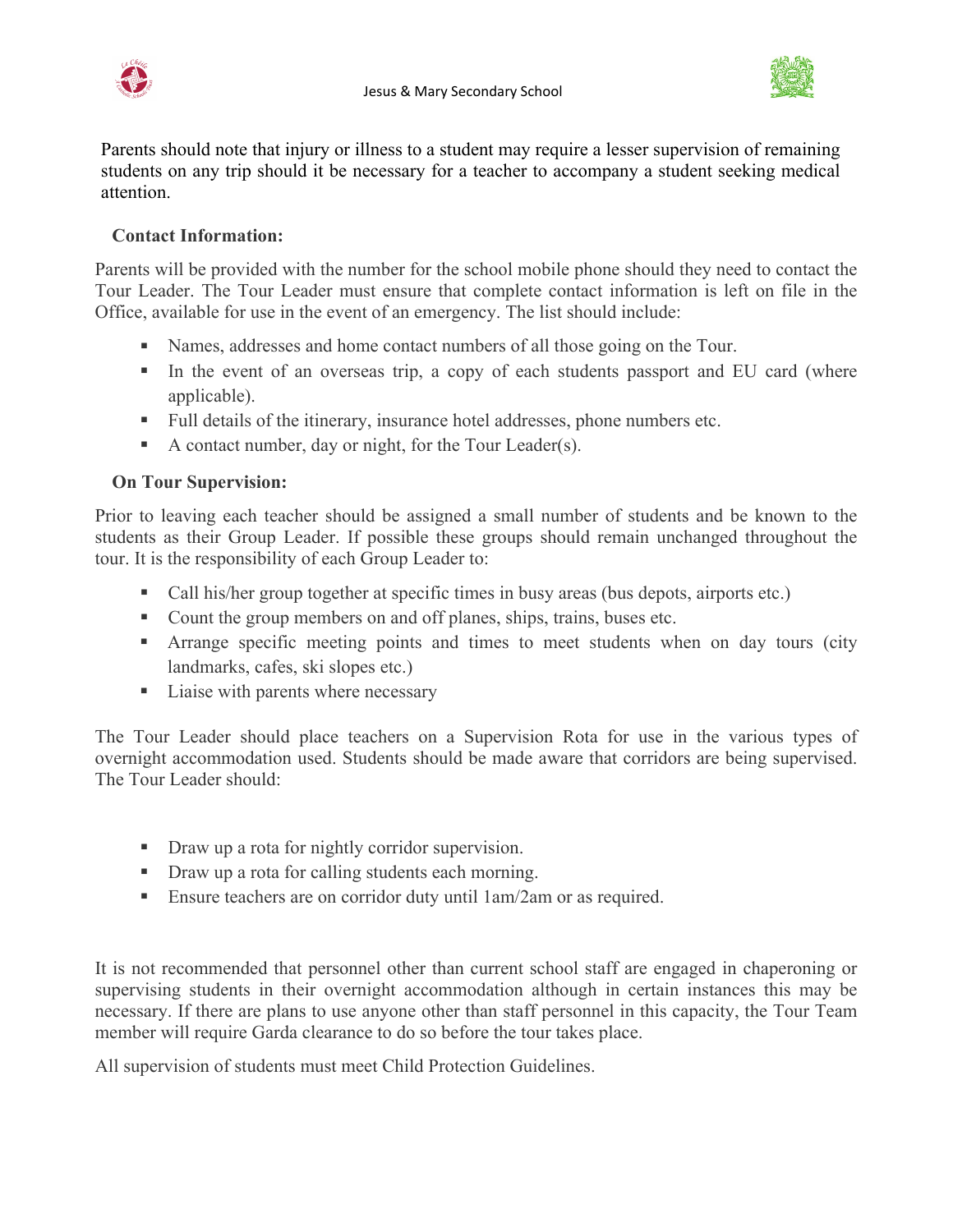



**Student Code of Behaviour:**

The school's code of behaviour is to be observed by all students.

#### **General:**

- 1. All school rules apply as outlined in our code of behaviour and related policies.
- 2. Students are expected to wear full school uniform **unless told otherwise** by the supervisor. All students should note that while in or out of school uniform they are ambassadors for the school and should behave accordingly.
- 3. Students are expected to treat teachers/supervisors/instructors/tour guides with respect at all times.
- 4. Students are expected to be aware of their own safety at all times and also refrain from any activity or action which may endanger the safety of themselves and others.
- 5. Students are expected to communicate in a respectful manner. The use of bad language or rude phrasing is prohibited.
- 6. Students are encouraged to speak the language of their host country, if known.
- 7. Students are to remain with the group at all times, unless sanctioned by the supervisors. Students should never stray off on their own.
- 8. Students are responsible for the safeguarding of their own personal items i.e. phones, ipads, monies, etc.
- 9. The 'borrowing' of equipment allocated to another person is strictly forbidden unless permission has been given by a teacher and the other person concerned. This applies most strictly to hired equipment.
- 10. Students are expected to prepare adequately for the trip: i.e. pack recommended items, monies, access to required medication, etc.
- 11. Students are expected to be punctual for all roll calls and comply with set boundaries for lights out, bedtime, etc.
- 12. Students are expected to attend all set meals and participate in arranged activities and outings unless permission given by a teacher/supervisor.
- 13. Students may carry a mobile phone with them on trips. Any use of a technological device on a trip is governed by the schools' Technological Device Policy and the Acceptable Use Policy.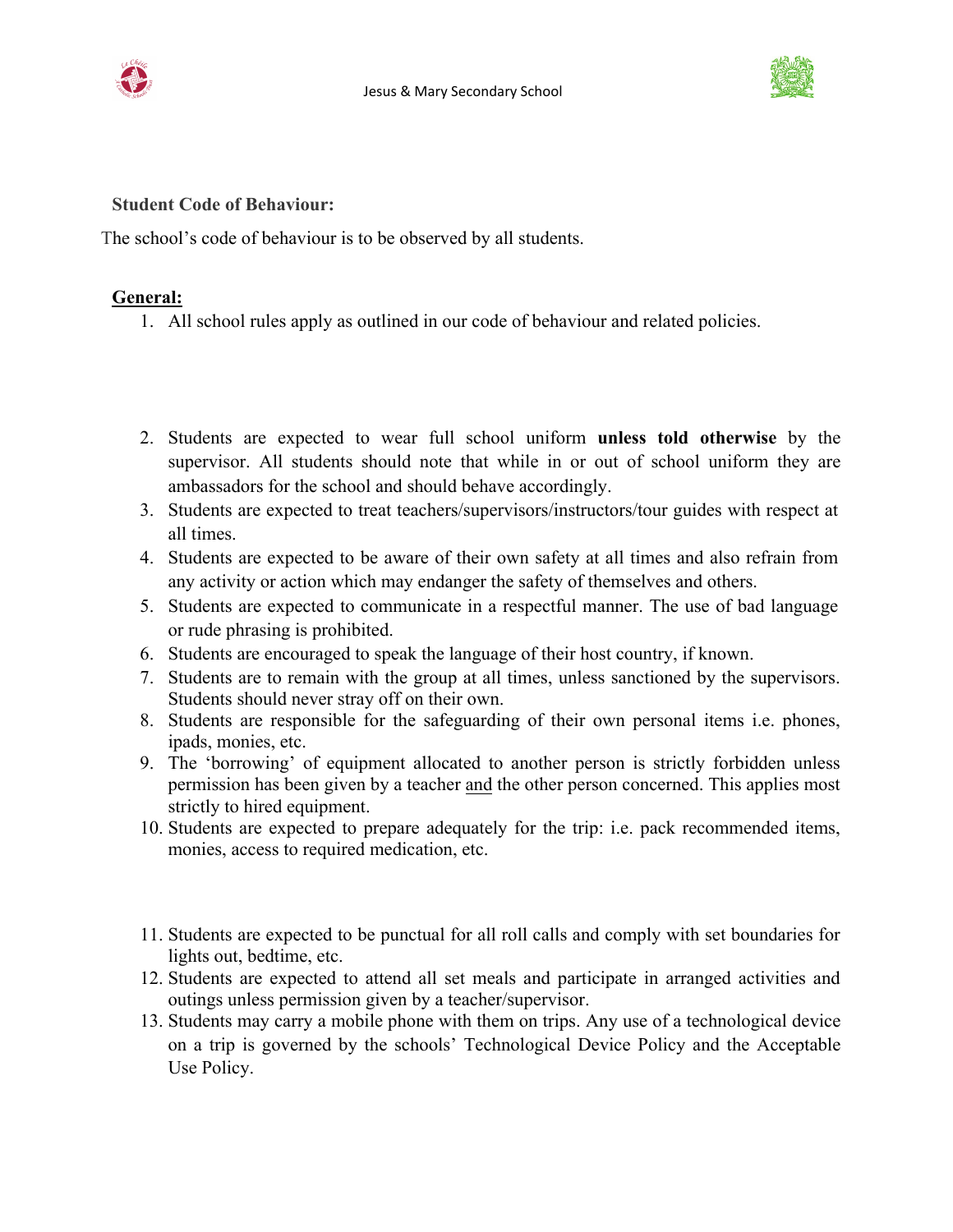



- 14. Teachers reserve the right to request students to show them the contents of their bags/pockets/ rooms at any time. Refusal to comply with any such request will result in a phone call to Parents/Guardians.
- 15. The possession, use or supply of alcohol/drugs/illegal substance/nicotine/nicotine related products on school trips is not acceptable. Any violation of the rules will result in immediate action.
- 16. Smoking/ Vaping is also prohibited under the school rules.
- 17. Students are also prohibited from carrying any item which may be considered dangerous to the wellbeing of others. Such items will be confiscated and returned to the Parent/ Guardian.
- 18. **FREE TIME:** During trips it is common for students to be given some free time. During such time students should always travel in groups (minimum 3). Under no circumstance should any student be alone. During this time students are expected to treat their surroundings with the utmost respect and are also expected to adhere to all the school rules applicable above.

#### **Accommodation:**

- Students will adhere to assigned arrangements for accommodation and follow the rules set down by the accommodation provider.
- Students should report any damage or issue with the accommodation observed on arrival to avoid incurring blame for such damage upon departure.
- Students will be liable for any damage caused to accommodation during their stay.
- Hotel rooms/apartments are to be kept clean and tidy at all times. Failure to do so may result in sanctions.
- Supervisors reserve the right to check on students in their accommodation at any time.
- It is forbidden for male students to enter the rooms of female students and for the female students to enter the rooms of male students.
- Students are not permitted to wear pyjamas outside of the assigned bedrooms.
- Students should be respectful of others in the room when sharing accommodation and be mindful in their behaviours not to disrupt others.

 $\bullet$  and  $\bullet$  and  $\bullet$  and  $\bullet$ 

## **Sanctions on Tour/Trip:**

Failure to comply with the rules of the trip will lead to sanctions which will be decided by the supervisors on the trip. Sanctions may include fines, loss of permission to attend certain activities, etc.

If a sanction is being imposed while on tour it will be communicated clearly to the student, recorded and filed upon return to school by the Tour Leader. Further sanctions may be imposed when the student (s) return to school according the School's Code of Behaviour.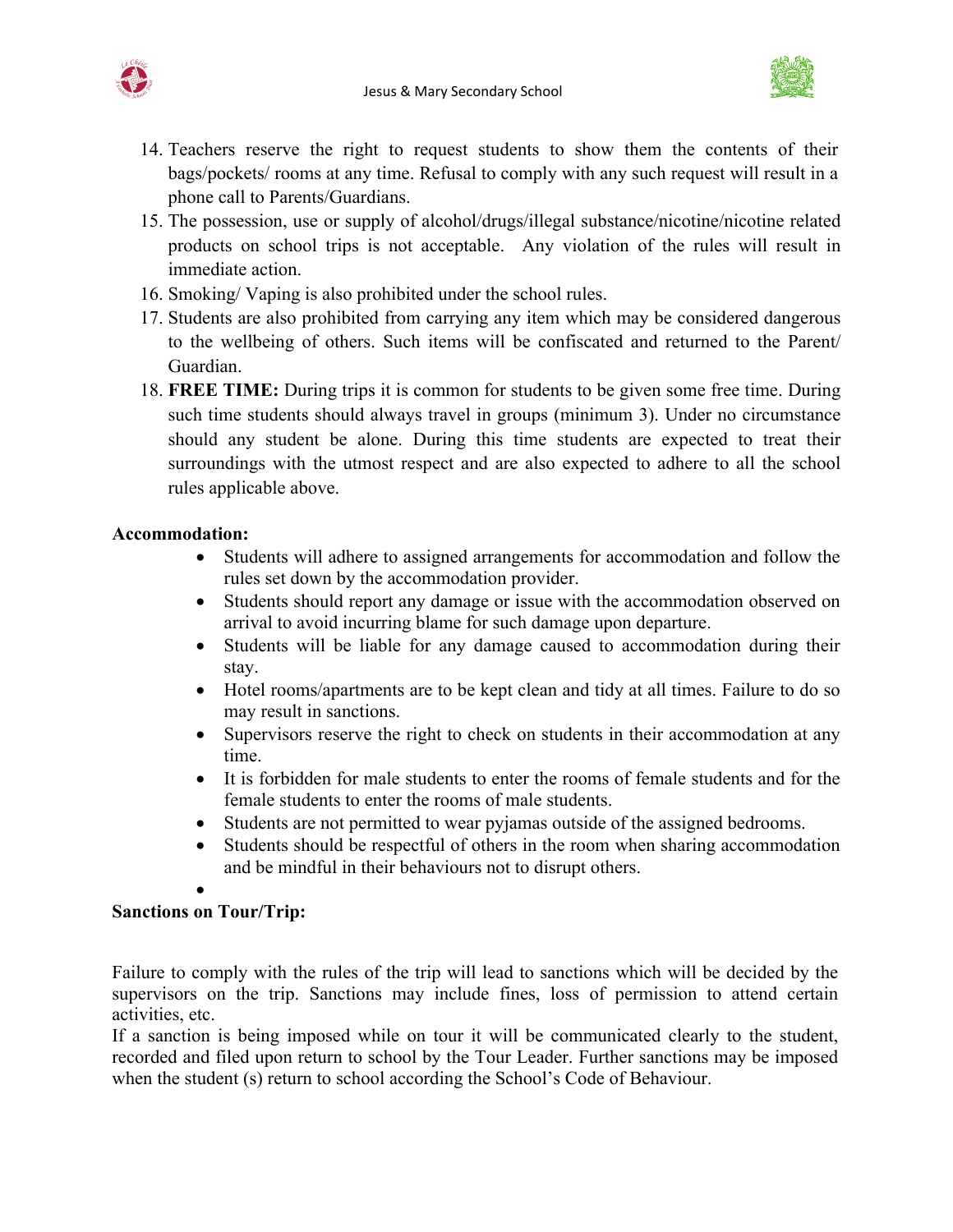



In the event of very serious incidents students may be sent home from the trip. In line with Child Protection Procedures, the parent (s)/guardian (s) of the student will have to travel to the tour destination to bring the student back. This is a cost that the parent (s)/guardian (s) will have to incur.

In the event of this happening, the parents/guardians will be informed and if necessary arrangements made for the offending student to travel home in line with Child Protection Guidelines. An account of the student (s) behaviour will be reported to the Principal/Deputy Principal on return to school.

In the case of a serious/criminal incident (shop lifting, a violent attack etc.) the parents/guardians will be informed immediately and the matter will be handed over to the local police authorities.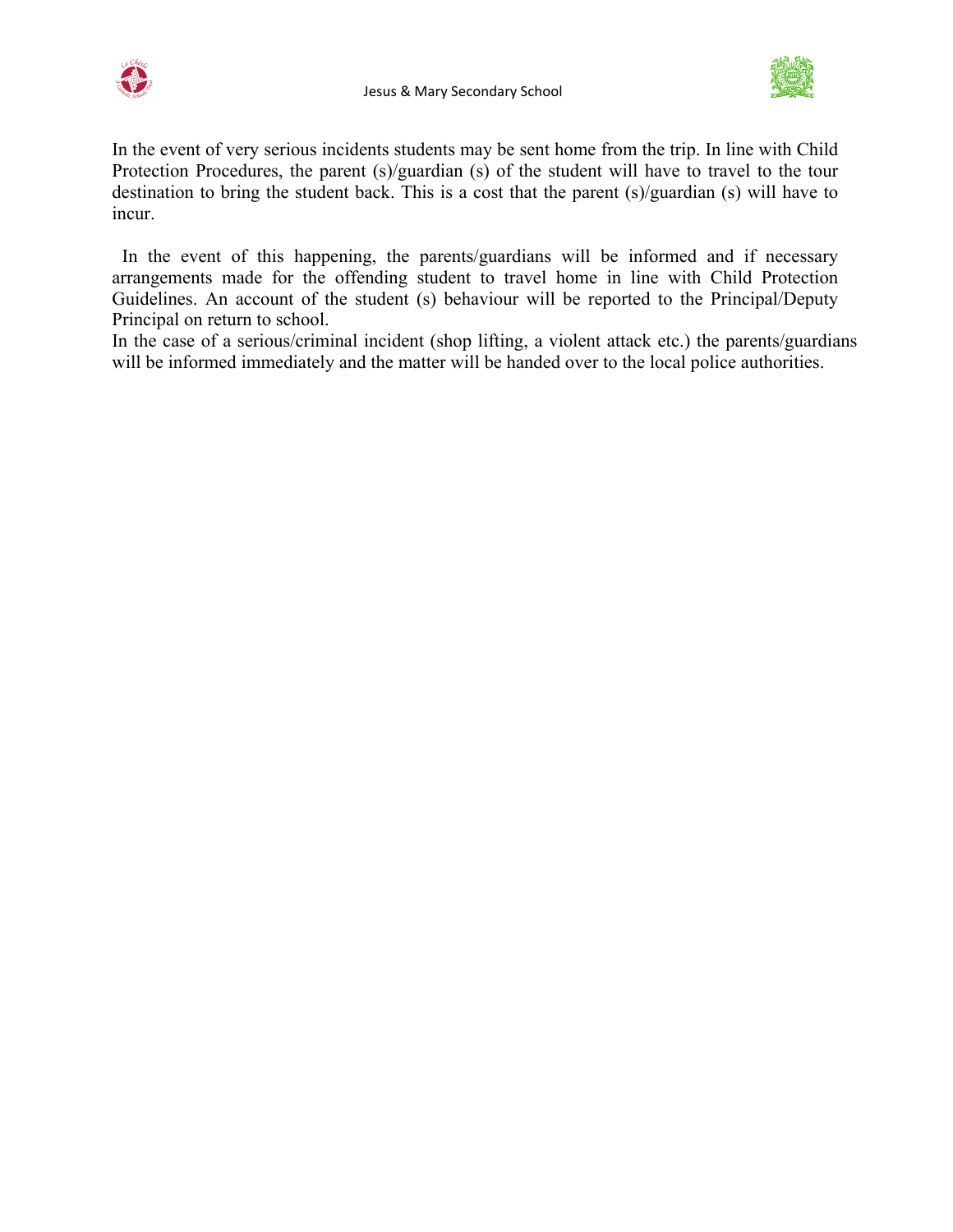



# **PARENTAL CONSENT FOR TRIPS/TOURS**

| <b>Student Name</b>                                                                       |                                                                                                                                                                                                                                                 |  |  |
|-------------------------------------------------------------------------------------------|-------------------------------------------------------------------------------------------------------------------------------------------------------------------------------------------------------------------------------------------------|--|--|
| Year/Class                                                                                | TRANSITION YEAR<br>TRANSITION YEAR   TRANSITION<br><u> 1989 - Johann Stein, fransk politik (d. 1989)</u>                                                                                                                                        |  |  |
| Location of Trip                                                                          | LAVARONE, ITALY                                                                                                                                                                                                                                 |  |  |
| <b>Organising Teacher</b>                                                                 |                                                                                                                                                                                                                                                 |  |  |
|                                                                                           | Departure date: 09/02/2020                                                                                                                                                                                                                      |  |  |
| Return date:                                                                              | <u> 1989 - John Stein, Amerikaansk politiker (</u>                                                                                                                                                                                              |  |  |
| I/ We agree to our son's/daughter's<br>responsibility for all potential associated costs. | I/ We agree to our son's/daughter's $($ student name) participation in the trip named above. I/ We have read the School Trips/ Tours Policy with<br>our son/ daughter and accept all the terms of the trip as outlined in the policy, including |  |  |
| (Block Capitals)                                                                          |                                                                                                                                                                                                                                                 |  |  |
|                                                                                           |                                                                                                                                                                                                                                                 |  |  |
| Contact no:                                                                               |                                                                                                                                                                                                                                                 |  |  |
|                                                                                           | Parent/ Guardian (2):                                                                                                                                                                                                                           |  |  |
| (Block Capitals)                                                                          |                                                                                                                                                                                                                                                 |  |  |
|                                                                                           | Date:                                                                                                                                                                                                                                           |  |  |
| Contact no:                                                                               |                                                                                                                                                                                                                                                 |  |  |
| sickness and medication required? YES<br>If YES, please provide details:                  | <b>MEDICAL INFORMATION</b><br>1. Does your son/daughter have any condition requiring medical treatment, including travel<br><b>NO</b>                                                                                                           |  |  |
| or adverse reaction?<br>If YES, please provide details:                                   | 2. Does your son/daughter have any special dietary requirements which may cause an allergic<br><b>YES</b><br><b>NO</b>                                                                                                                          |  |  |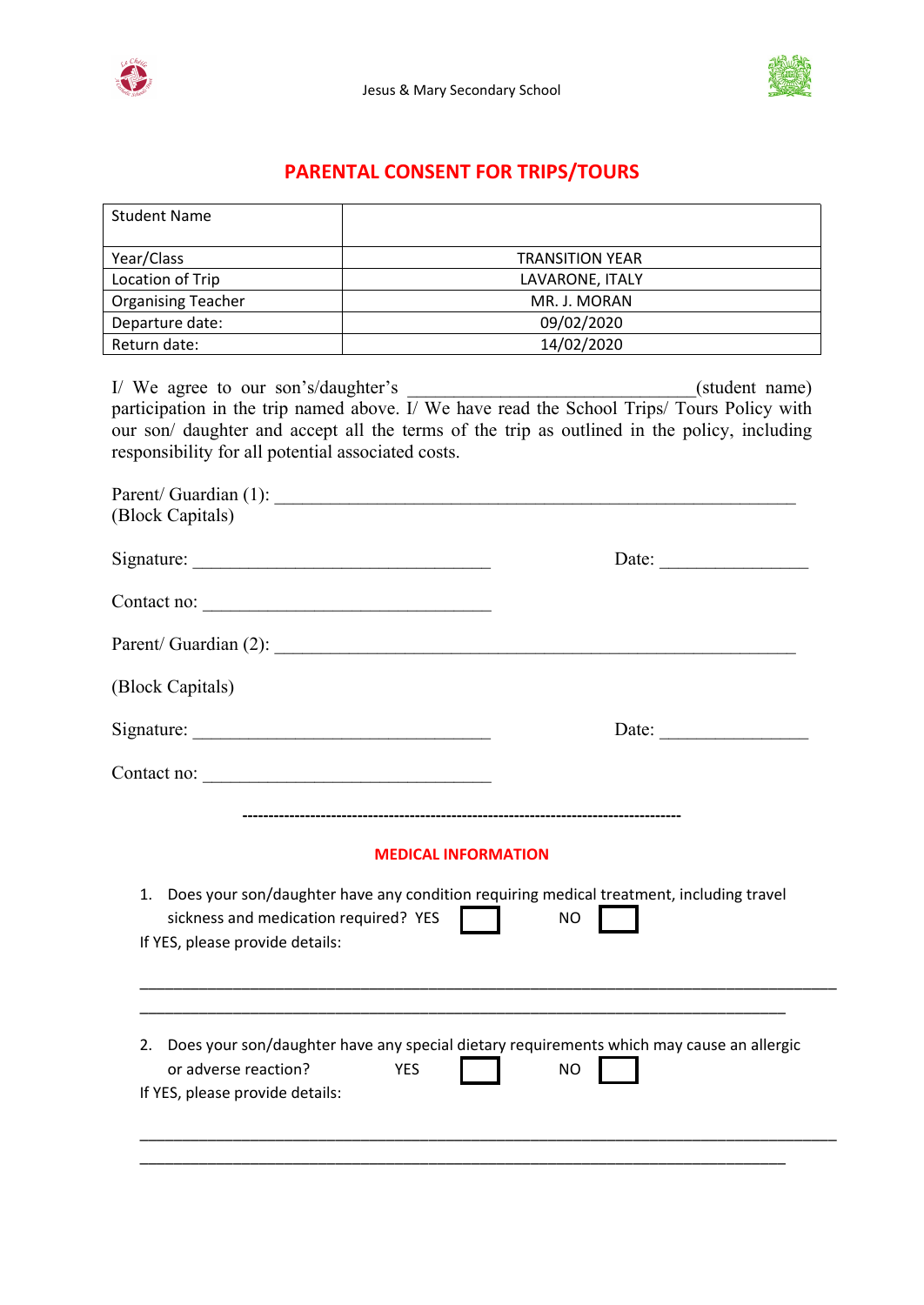



| 3. | Is your son/daughter allergic to any medication, including non-prescriptive medications?<br><b>YES</b><br><b>NO</b> |
|----|---------------------------------------------------------------------------------------------------------------------|
|    | If YES, please provide details:                                                                                     |
| 4. | Has your son/daughter had a tetanus injection in the last four years? Yes<br>No.                                    |
| 5. | Has your son/daughter had any surgical procedures to date?<br><b>YES</b><br>NO                                      |
|    | If YES, please provide details:                                                                                     |
| 6. | Please provide any additional details which feel relevant regarding your son's/daughter's<br>health and wellbeing.  |

*I will inform the Tour Leader/ Principal as soon as possible of any changes in the medical or other circumstances of my son/daughter between now and the commencement of the journey.*

#### **Declaration**

I/ We agree to my son/daughter receiving medication as instructed and any emergency dental, medical or surgical treatment, including anaesthetic or blood transfusion as considered necessary by the medical authorities present. I understand the extent and limitations of the insurance cover provided. I further agree that supervisors, under the direction of the Tour Leader, may administer non-prescriptive medications in accordance with the manufacturer's instructions.

Parent/ Guardian: \_\_\_\_\_\_\_\_\_\_\_\_\_\_\_\_\_\_\_\_\_\_\_\_\_\_\_ Date: \_\_\_\_\_\_\_\_\_\_\_\_\_\_\_\_

Parent/ Guardian: \_\_\_\_\_\_\_\_\_\_\_\_\_\_\_\_\_\_\_\_\_\_\_\_\_\_\_ Date: \_\_\_\_\_\_\_\_\_\_\_\_\_\_\_\_

| Date: |  |  |  |  |
|-------|--|--|--|--|
|       |  |  |  |  |

#### **Additional Emergency Contact:**

In the event that the Parent (s)/ Guardian (s) cannot be reached, please provide details of ann additional contact person:

| Name:         |  |  |  |
|---------------|--|--|--|
| Relationship: |  |  |  |

Contact no: \_\_\_\_\_\_\_\_\_\_\_\_\_\_\_\_\_\_\_\_\_\_\_\_\_\_\_\_\_\_\_